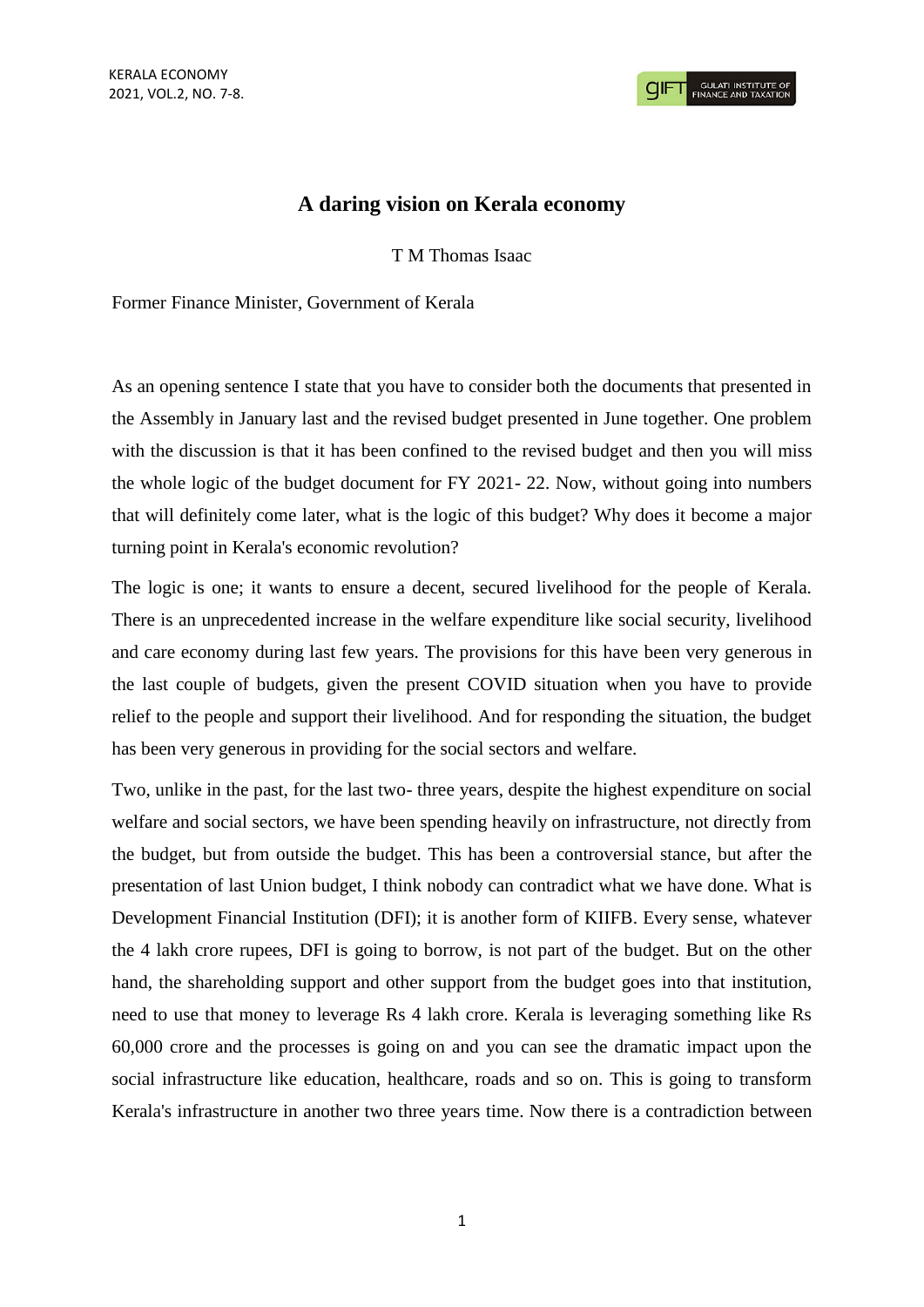KERALA ECONOMY

the welfare expenditure and expenditure on capital expenditure. For simple reason after welfare expenditure, you don't have sufficient resources for Kerala's capital expenditure. So it has been relatively one of the lowest in the country. But now we have found the solution for it. Of course, you cannot go on endlessly borrowing and investing in infrastructure and that certain norms has to be taken care of. There is enough capability in that institution, KIIFB to ensure this.

Now, assuming this a basic infrastructure is going to be in position within two - three years, we use this infrastructure created to transform our economic base, from a handicraft low productive economy to a knowledge based economy. It would produce quality jobs for the young people. How do you do it, what are the components of it? One, a major effort we have to make to integrate modern science and technology to every sector of production, traditional industry, agriculture, agro processing and so on. Two, in our SME sector and startups, we have to focus upon more knowledge intensive sectors, skill intensive sectors and we have to see that they absorb the innovation. We need to have a program for promoting innovation. Three, We have three industrial corridors, capital city region, Mangalore-Kochi and Manglore-Palakkad and with better ease of doing business, we will be able to attract more private investment to the state. Four, there are something like 50 to 60 lakh persons, mostly women, who are at present, outside the Labor force but educated . COVID creates a new opportunity that post-COVID world is going to be large proportion of workers who would be working digitally from home; may be something like 80 crore people working digitally from home. If we can attract a part of that employment opportunity to Kerala that will change our economic base, it will become the largest employment sector in Kerala. So we are able to negotiate with global players and employers and use our brand name to attract employment to Kerala. K- DISC could be an important institution for the new government as KIIFB was for the last government.

Now what has been the additions brought in the revised budget. Second wave of COVID has come and we have to address that, so there is a special package which addresses that. Secondly, three sectors, the coastal areas, plantation sector and crisis ridden sectors need special package. So the budget for FY 2021-22 gives a daring new vision for the progress of Kerala. Unlike what many people think during last five years, both the fiscal deficit and revenue deficit have been coming down, except for last year, which is inevitable. It could be